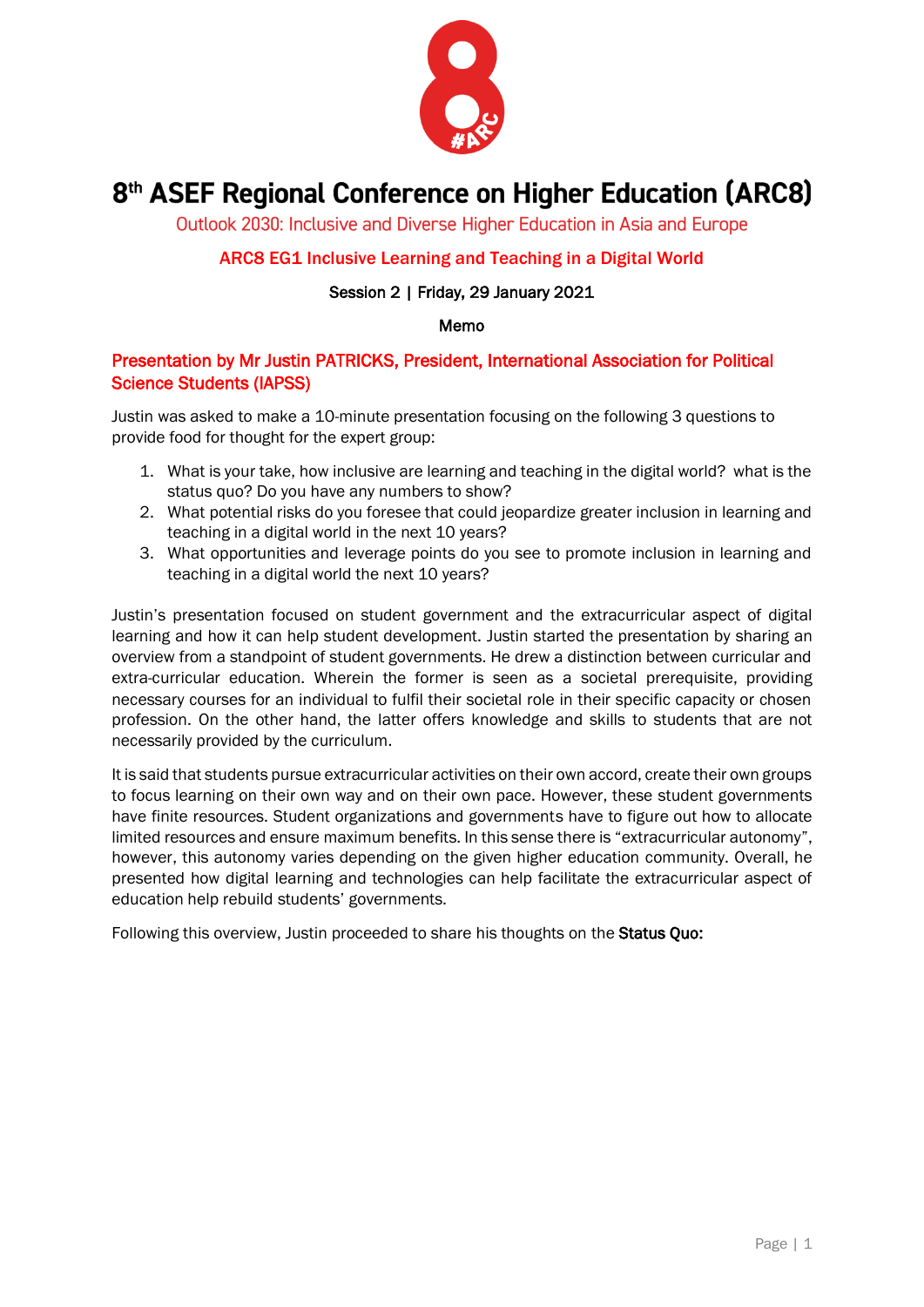## **Student Input in Education: Status Quo**

- $\triangleright$  ~1 billion students worldwide, little input in education decisions
- Roger Hart 1992 UNICEF Report, "Children's Participation: Between Tokenism and Citizenship"
- Student government retrenchment and collapse
	- International Union of Students
	- 51% of Commonwealth countries have no national student government
	- United States Student Association
	- Division, lack of resources, detrimental policies
- Missed potential for extracurricular opportunities
- Risks more collapse, fewer extracurricular possibilities
- How can digital technology improve extracurricular education?
- In many cases, student governments have been retrenching and collapsing. This is in part either due to university policies restricting civic space or challenges in relation to finances.
- According to a report published by the Commonwealth Student Association<sup>1</sup>, more than half of the commonwealth countries do not have a national student government.
- **•** There are instances wherein the student government is not united. This divides the community and makes more difficult resource generation and collaboration.
- In certain universities in Australia, New Zealand, and the United States, for example, there are instances where policies were enacted to limit the ability of student governments to collect fees from students. Consequently, it became more difficult to organize extracurricular opportunities.
- **•** Lastly, there is lack of understanding about the potential of extracurricular activities for education.

Regarding potential risks that could jeopardise greater inclusion efforts in the next decade, Justin shared the following points:

- **•** The inefficient funding model poses a great risk to the restoration and maintenance of student governments. Inefficient funding models have led to the collapse of student organizations before, and this is a growing trend.
- **•** The lack of grassroot student engagement puts at risk the growth of student governments and extra-curricular activities.
- National and university policies that may exacerbate challenges towards strengthening student governments, extracurricular activities, and cross-university and cross-border collaborations. These policies may negatively impact the capacity of student governments and organizations to generate funds and/or participate in safe spaces to cultivate inclusivity, collaboration, and organizations.

<sup>1</sup>Rebecca Maxwell-Stuart; The State of Student Governance in the Commonwealth. 2016. [https://www.researchgate.net/profile/Rebecca\\_Maxwell-](https://www.researchgate.net/profile/Rebecca_Maxwell-Stuart/publication/312164862_The_State_of_Student_Governance_in_the_Commonwealth/links/5873952a08ae6eb871c64e0f/The-State-of-Student-Governance-in-the-Commonwealth.pdf)Stuart/publication/312164862 The State of Student Governance in the Commonwealth/links/58739

[<sup>52</sup>a08ae6eb871c64e0f/The-State-of-Student-Governance-in-the-Commonwealth.pdf](https://www.researchgate.net/profile/Rebecca_Maxwell-Stuart/publication/312164862_The_State_of_Student_Governance_in_the_Commonwealth/links/5873952a08ae6eb871c64e0f/The-State-of-Student-Governance-in-the-Commonwealth.pdf)